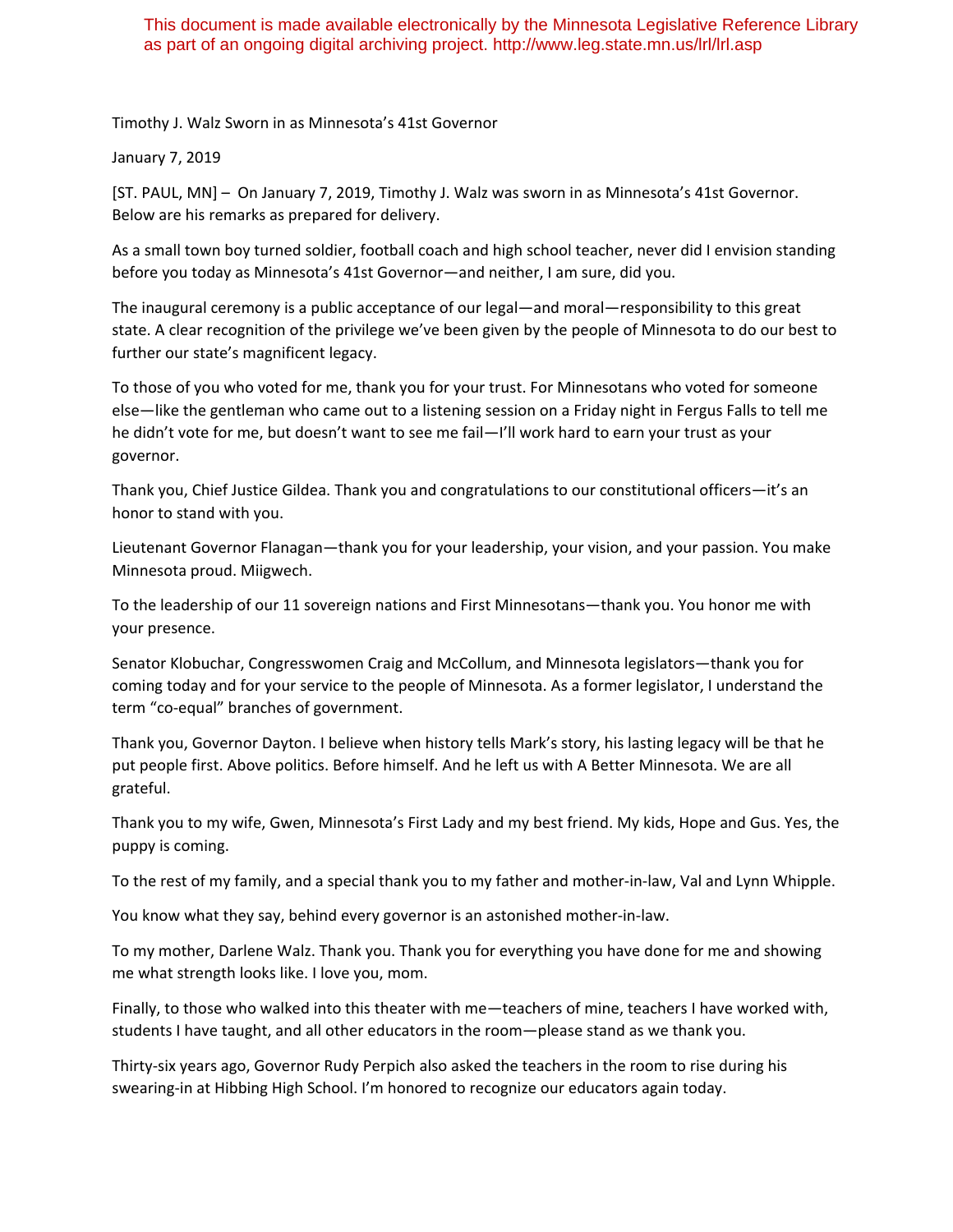We find ourselves at a time when economic, social, racial, and geographic division feels rampant. I will not normalize behavior that seeks to deepen and exploit these divides. I will not normalize policies that are not normal—ones that undermine our decency and respect. If Washington won't lead, Minnesota will.

There is a temptation to see these times as unprecedented, to see our current challenges as insurmountable.

As a history teacher, I found it instructive to look back at past inaugural speeches to see how incoming governors portrayed the situations facing them.

In 1955, Governor Orville Freeman painted a picture of a society in intense crisis, besieged by the struggle between freedom and totalitarianism raging around the world.

In 1971, Governor Wendy Anderson spoke about how health care cost too much—or wasn't even available. He described a housing shortage in which the average young couple in Minnesota could not dream of buying a home.

In 1979, Governor Al Quie expressed concern about discrimination in our state. He urged the legislature to take action to eliminate discrimination in all forms, and to open opportunities for women, people of color, the poor, those with disabilities, and the elderly.

In 2011, Governor Mark Dayton described how our education system was failing our students, thus failing our future.

It strengthens my resolve to know those who came before me, on whose shoulders I stand, faced difficult challenges, many similar to those we face today.

My predecessors tackled the problems they faced, and working together with the legislature, they made progress. Because of that progress, our state enjoys one of the best education systems in the country, one of the best health care systems in the country, and perhaps the best quality of life in the country.

But we can and must do better. Old ways of doing things must be updated. New solutions must be found for new problems. We must continue to aim higher, reach further, and build brighter futures for the people of our state.

Foundational to our past, present, and future is the quality of our people.

And that begins with education.

Every student in Minnesota deserves the opportunity to learn in the best schools in the country with caring, qualified teachers.

But as I travel around the state, I see how the quality of a student's education is too often dependent on their race or zip code.

Just a few weeks ago, I met a grandmother who lives with a deep anxiety. Her fear is that her grandchild in Le Crescent won't receive the same opportunities or have as bright of a future as her grandchild in Woodbury.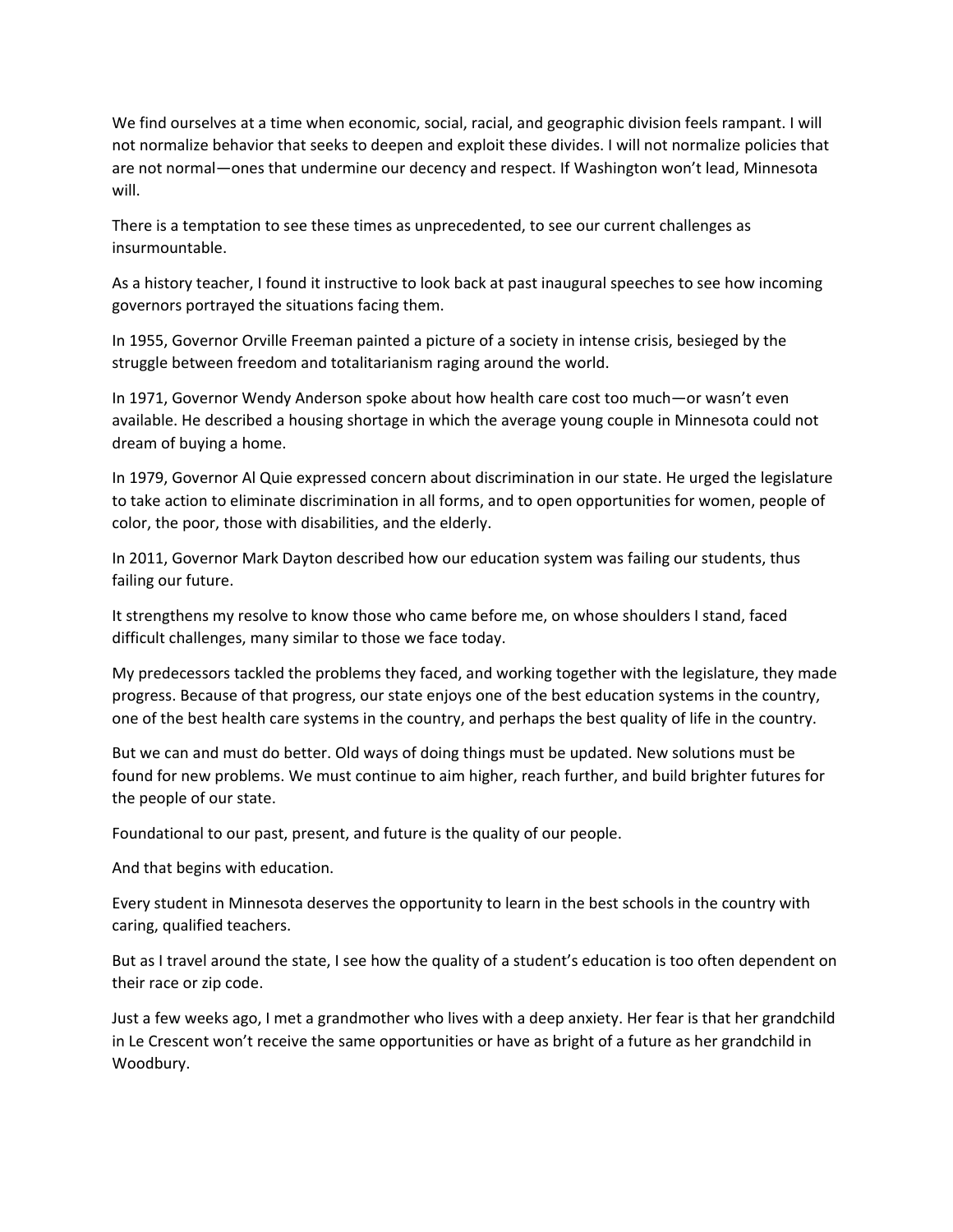Disparities in our educational system based on geography, race, or economic status hold back not only our students, but our entire state from reaching its full potential.

We must make Minnesota the "Education State" for all children—black, white, brown, and indigenous.

That starts with our shared values, the values we hold in common for the common good. Our state has a proud tradition of valuing the power of education. We must recommit ourselves to this Minnesota value.

If we are going to foster the best education system in the country, every politician, every community, and every Minnesotan must value our children receiving a high-quality education.

This means valuing our teachers, our principals, our mentors, our paraprofessionals, our bus drivers and, of course, our students. In sum, it means valuing the great American institution of public education.

Minnesotans, let's recognize some simple truths: Education is the great equalizer of society. Education unleashes untapped potential. Education conjures the magic of promising beginnings and the grace of second chances.

Putting a young child on a yellow bus to pre‐kindergarten in St. Cloud can prevent him from riding a prison bus to Stillwater.

Some of these truths are inspiring, others uncomfortable. But all lead us back to one of our core beliefs as Minnesotans—that every child deserves a high‐quality education.

We must also reaffirm our Minnesotan value that health care is a basic human right.

What Minnesotans want from their health care is simple. They don't want to get sick in the first place. But if they do, they want care at a price they can afford and at a location close to home.

For too many, this is not the case.

As Minnesotans, we can figure out how to deliver health care more effectively, more affordably and with better results. We can, and must, ensure that every Minnesotan has access to quality care at a price they can afford.

But we won't stop there. We will invest in our cutting-edge research institutions and partner with our state's dynamic health industry to ensure the cure for the world's most devastating diseases comes right through Minnesota.

This past year, I had the opportunity to crisscross our state, visiting hundreds of communities. What became abundantly clear is that prosperity and opportunity for all people in all parts of our state stems from the well-being of their community.

We must ensure communities across Minnesota aren't just surviving, they are thriving.

We must ensure equity in everything we do: from addressing the unacceptable racial disparities in our state to ensuring opportunity is not determined by your zip code.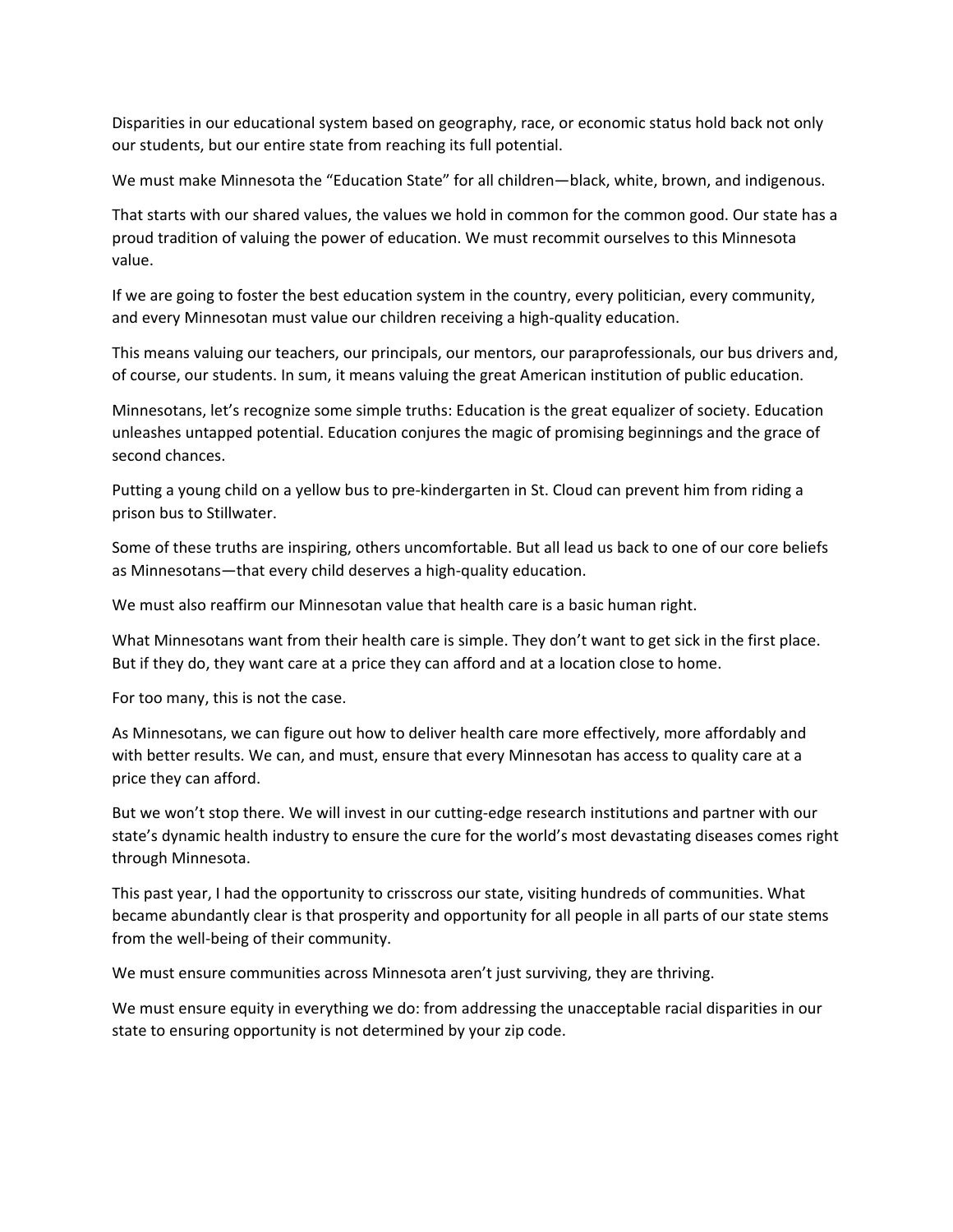Right now, whether from the urban Eastside of St. Paul or the rural town of Madelia in Southern Minnesota, many young people are leaving their communities because they can't see a bright enough future.

Many times they leave and then feel a tug on their heartstrings to return home. They want to be close to family and contribute to the growth of their community.

These are exactly the people we want back in their communities, yet they must overcome great barriers to do so. A young mother in Hallock told me she almost gave up on her effort to move home after struggling for months to find an affordable apartment for her and her son. That's not acceptable.

Investing in our infrastructure. Increasing access to quality housing. Expanding options for affordable child care. Protecting the right to collectively bargain for a pathway to the middle class. And giving local leaders the tools they need to succeed. It will take meaningful, sustained action to foster vibrant communities across Minnesota where families want to settle down and raise their children.

We will do this work through the lens of One Minnesota, because we know that when Mankato thrives, Moorhead thrives. When Rondo thrives, the Range thrives.

There's no doubt about it: we face some tremendous challenges in the coming years. Our economy is changing. Healthcare costs are soaring. Even the climate is unstable, causing devastating weather events. But we must face these challenges with a quiet confidence that can only be found in Minnesota, with a bipartisan pragmatism, and a humble determination to lead the Bold North.

When our state has faced equally big challenges in the past, we've always met them with a unique, innovative spirit that allowed us to lead the nation in finding solutions.

We must again find the opportunity in our challenges. Instead of burying our head in our hands when it comes to our changing climate or to providing affordable housing, accessible healthcare and good‐ paying jobs, we must tackle them head on.

But we can only do this if we come together.

We've done it before. One Minnesota is not new.

In 1955, Governor Orville Freeman implored Minnesotans to pray for the courage, energy, and wisdom to meet together the great challenge of our times. He said working together, we cannot fail.

In 1983, Governor Rudy Perpich said, "We are one people in Minnesota, not a people divided by regions and speech patterns."

In 2003, Governor Tim Pawlenty spoke of the "Minnesota Way" defined by our beautiful, bountiful land, our incredible people and a tremendous spirit of innovation.

In 2011, Governor Mark Dayton said "our differences cannot be permitted to blind us to the larger truth that we are One Minnesota."

As you know, I was a high school coach for many years. I have a high regard for competition on the football field. But governing is not a sporting contest with opposing teams each wanting to defeat the other. It's not a horse race nor a poker game to see who can best the other. It's about working together. Working to give everyone a better chance.